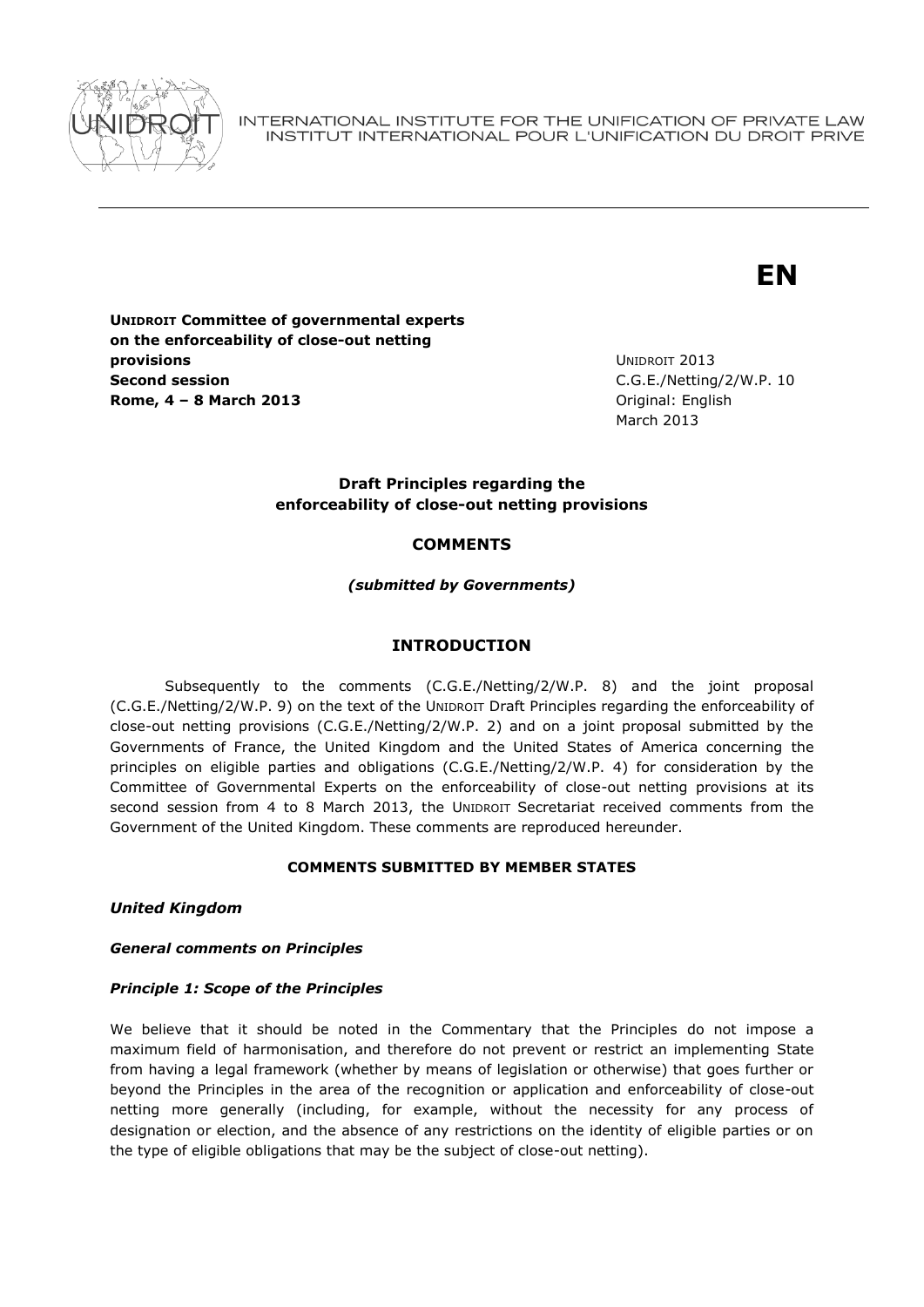## *Principle 2: Definition of 'close-out netting provision'*

It is unclear as to what is meant by the Principles not addressing 'truly' multilateral netting. Presumably, this means they do not address multilateral netting outside the limited context of central counterparties, net payment systems and clearing and settlement systems. Furthermore, it should be stated both in the key considerations and as a separate paragraph in the Commentary, that rights of set-off more generally, whether contractual or achieved under statutory provisions or by operation of law, and not connected with the operation of close-out netting, are not addressed or affected by the Principles. Close-out netting as dealt with in the Principles might be additional to such set- off rights but it does not replace or vary such rights as they may be available under national law.

We also believe that it should be stated in the Commentary that, whilst the Principles do not lay down any further specific requirements concerning the process of valuation for close-out netting, the ability of the parties to define the valuation mechanism may be subject to mandatory provisions of law in an implementing State intended to ensure that any such valuation mechanism is conducted in a commercially reasonable manner. The Principles do not prejudice the enforceability and operation of such provisions. This is consistent for example, with recital 17, second sentence of the EU Financial Collateral Directive.

## *Principle 3: Definition of 'eligible party' / Principle 4: Definition of 'eligible obligation'*

These Principles are the subject of a separate new proposed text.

## *Principle 5: Formal and Reporting Requirements*

It might be sensible to provide examples of other formal acts (i.e. not just registration), for example those referred to specifically in the context of the EU Financial Collateral Directive regarding the recognition of close-out netting provisions - article 7.2, cross-referring to article 4.4 such as prior notice to effect termination or close-out, prior approval of a court needed for calculation of net payment, prescribed procedures for close-out mechanism, minimum stay periods).

# *Principle 6: Operation of Close-out Netting Provisions in General*

Currently, the text states that the obligation on implementing States is to

'ensure that a close-out netting provision is enforceable in accordance with its terms' but subject only to the carve-outs for national law in the areas of fraud and the conditions for the validity of contracts set out in Principle 6.2. However, this appears to go further/contradict the text of the commentary in paragraph 94 where misrepresentation and fraud are given as examples ('such as') of fundamental rules of general application that are preserved.

## *Principle 7: Additional Rules on the Operation of Close-out Netting Provisions in Insolvency*

Again, the effect of the current text is to only preserve the effect of certain limited aspects of insolvency law (fraudulent transactions/preferences). However, this appears to go further/contradict the text of the commentary (e.g. see the fourth 'key consideration' where it refers to an 'example' being that of fraud). Moreover, this approach goes further than that adopted in Article 7 of the EU Financial Collateral Directive, which was to recognise that close-out netting provisions should take effect in accordance with their terms 'notwithstanding the commencement of insolvency proceedings' but to recognise the continued application of 'requirements under